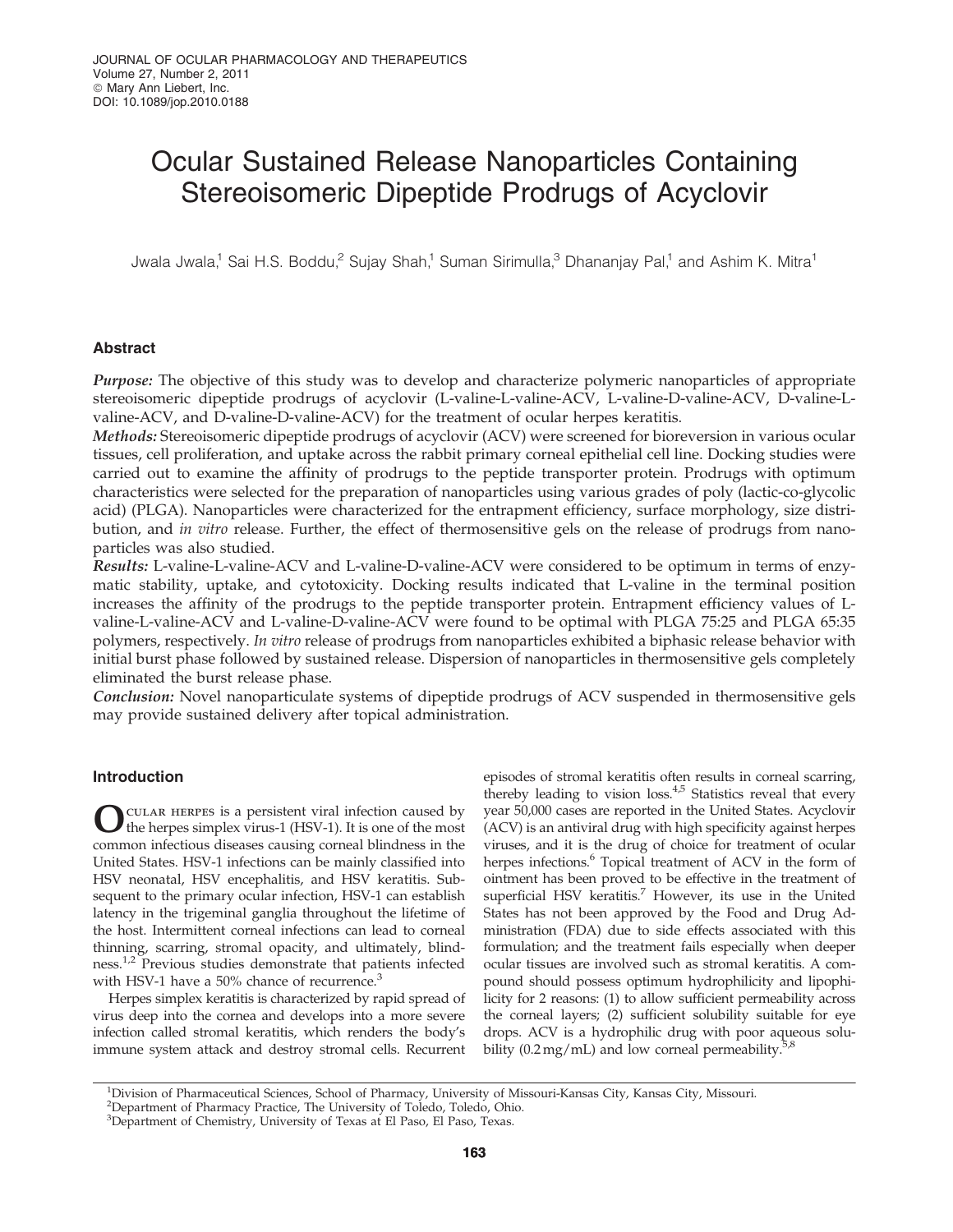Many attempts have been made to increase the corneal penetration of ACV. One of the most widely used approaches is prodrug derivatization. Corneal permeability of ACV has been significantly improved with acyl ester prodrugs.<sup>8</sup> However, enhanced lipophilicity and resulting poor solubility prohibited the formulation of 1%–3% eye drops. Later, dipeptide prodrugs of ACV such as glycine-valine-ACV (GVACV), valine-valine-ACV (VVACV), and valine-tyrosine-ACV (VYACV) were designed to target the oligopeptide transporter (PEPT), which is widely expressed on the cornea.<sup>9</sup> These dipeptide prodrugs (GVACV and VVACV) were found to be more permeable due to specific targeting toward PEPT and are considered as the potential candidates for the treatment of ocular HSV infections.<sup>10</sup> Talluri et al. synthesized stereoisomeric dipeptide prodrugs of ACV such as L-valine-L-valine-ACV (LV-LV-ACV), L-valine-D-valine-ACV (LV-DV-ACV), D-valine-Lvaline-ACV (DV-LV-ACV), and D-valine-D-valine-ACV (DV-DV-ACV) and evaluated permeability across Caco-2 cell monolayer.<sup>9</sup> However, the effect of stereoisomerism in the ocular delivery of ACV has not yet been explored.

Successful design of an ocular drug delivery system requires (1) optimal physicochemical properties of drugs; and (2) drug residence in the precorneal area for an extended period of time. Conventional dosage forms such as solutions and suspensions can produce subtherapeutic drug levels due to rapid loss through tear turnover and blink reflux in precorneal area.<sup>11</sup> Moreover, conventional dosage forms such as eye drops should be administered frequently to achieve the required ocular bioavailability. Alternative drug delivery systems such as ophthalmic inserts are currently indicated to overcome the disadvantages associated with conventional dosage forms. Blurred vision and discomfort can result in some degree of noncompliance with ophthalmic inserts.

An ideal ocular drug delivery system should possess good loading capacity, ability to reside in the precorneal area for a substantial period, and capacity to release the drugs in a controlled manner.<sup>12</sup> Colloidal nanocarriers made up of biodegradable polymeric materials have been successfully employed to enhance intraocular drug penetration and controlled release. However, the major limitation with polymeric nanocarriers is short residence in the precorneal area.<sup>13</sup>

In this article, we report alternative strategies for increasing the overall therapeutic efficacy of the ACV-prodrugs after topical administration. The stereoisomeric peptide prodrugs of ACV (LV-LV-ACV, LV-DV-ACV, DV-LV-ACV, and DV-DV-ACV) were evaluated for bioreversion in corneal cell and tissue homogenates. Uptake was conducted in the rabbit primary corneal epithelial cell (rPCEC) line. Docking studies were carried out to examine the affinity of prodrugs to the peptide transporter protein. Prodrugs with optimum stability and affinity toward PEPT on the cornea were loaded into PLGA nanoparticles. Effect of lactide/glycolide ratio on the prodrug entrapment efficiency was evaluated. Nanoparticles with optimum entrapment efficiency were characterized for size, surface morphology, zeta potential, and *in vitro* release properties. We have also investigated the effects of PLGA-PEG-PLGA thermosensitive gel on the release of prodrugs from PLGA nanoparticles.

# Materials

ACV, [9-(2-hydroxyethoxymethyl) guanine] was obtained as a gift from Burroughs Wellcome Co.; and Val-ACV was a gift from GlaxoSmithKline. All the stereoisomeric dipeptide prodrugs of ACV were synthesized and purified in our laboratory. [3H]-Glycylsarcosine (Gly-Sar-4 Ci/mmol) was procured from Moravek Biochemicals. rPCECs were cultured in our laboratory. The growth medium, that is, minimal essential medium was procured from Invitrogen. Penicillin, streptomycin, lactalbumin enzymatic dehydrolysate, sodium bicarbonate, and HEPES were purchased from Sigma-Aldrich. Calfserum was obtained from Atlanta biologicals. Culture flasks (75-cm<sup>2</sup> growth area) and 12-well Costar® plates, all buffer components, and solvents were purchased from Fisher Scientific Co. PLGA polymers, that is, PLGA  $50:50$  ( $D,L$ -lactide:glycolide) with molecular weight ( $M<sub>w</sub>$ ) 45,000–75,000 Da; PLGA 65:35 (D,L-lactide:glycolide), with a  $M_w$  of 45,000–75,000 Da; PLGA 75:25 ( $p,L$ -lactide:glycolide) with a  $M_w$  of 66,000–107,000 Da; PLA ( $L$ -lactide) with a  $M_w$  of 85,000–160,000; and polyvinyl alcohol (PVA) were purchased from Sigma Chemicals. Thermosensitive gel PLGA-PEG-PLGA [weight average molecular weight  $(M_{\text{wb}})$  4,759 Da] was synthesized and purified in our lab. Cell Titer 96<sup>®</sup> Aqueous NonRadioactive Cell Proliferation Assay kit was procured from Promega. Distilled deionized water was used in the preparation of all buffers and mobile phase. Sodium pentobarbital was obtained from the stock maintained by the UMKC school of Pharmacy and used under supervision. All other required chemicals were obtained from Sigma-Aldrich Company.

# Methods

#### Synthesis

Stereoisomeric dipeptide prodrugs of ACV (LV-LV-ACV, LV-DV-ACV, DV-LV-ACV, and DV-DV-ACV) were synthesized according to a previously published procedure with minor modifications.<sup>14</sup> The products obtained were purified by silica gel column chromatography and were deprotected using trifluoroaceticacid. These compounds were recrystallized using cold diethyl ether. The progress of the reaction was monitored with thin layer chromatography (TLC) and liquid chromatography tandem mass spectrometry (LC-MS/MS). The structures of the intermediate and final compounds were confirmed by  ${}^{1}$ H NMR and mass spectrometry.<sup>1</sup>H NMR was carried out using a Varian-400MHz NMR spectrometer. Chemical shifts were expressed in parts per million (ppm) relative to the solvent signal (CD<sub>3</sub>OD, 3.31ppm for proton) using tetramethylsilane as an internal standard. Mass spectroscopy was carried out by a hybrid triple quadrupole linear ion trap mass spectrometer (Q trap LC-MS/MS spectrometer, Applied Biosystems-2000). An enhanced mass spectrum (EMS) mode was used for the conformation of intermediates and final compounds.<sup>15</sup>

#### Animals

Rabbits (New Zealand albino adult male) weighing between 2.0 and 2.5 kg were procured from Myrtle's Rabbitry. All animal studies were conducted according to the ARVO guidelines for the use of animals in vision research.

#### Cell culture

rPCEC line with a passage number of 10 was utilized. The culture medium contained minimum essential medium supplemented with 10% calf serum (non heat inactivated),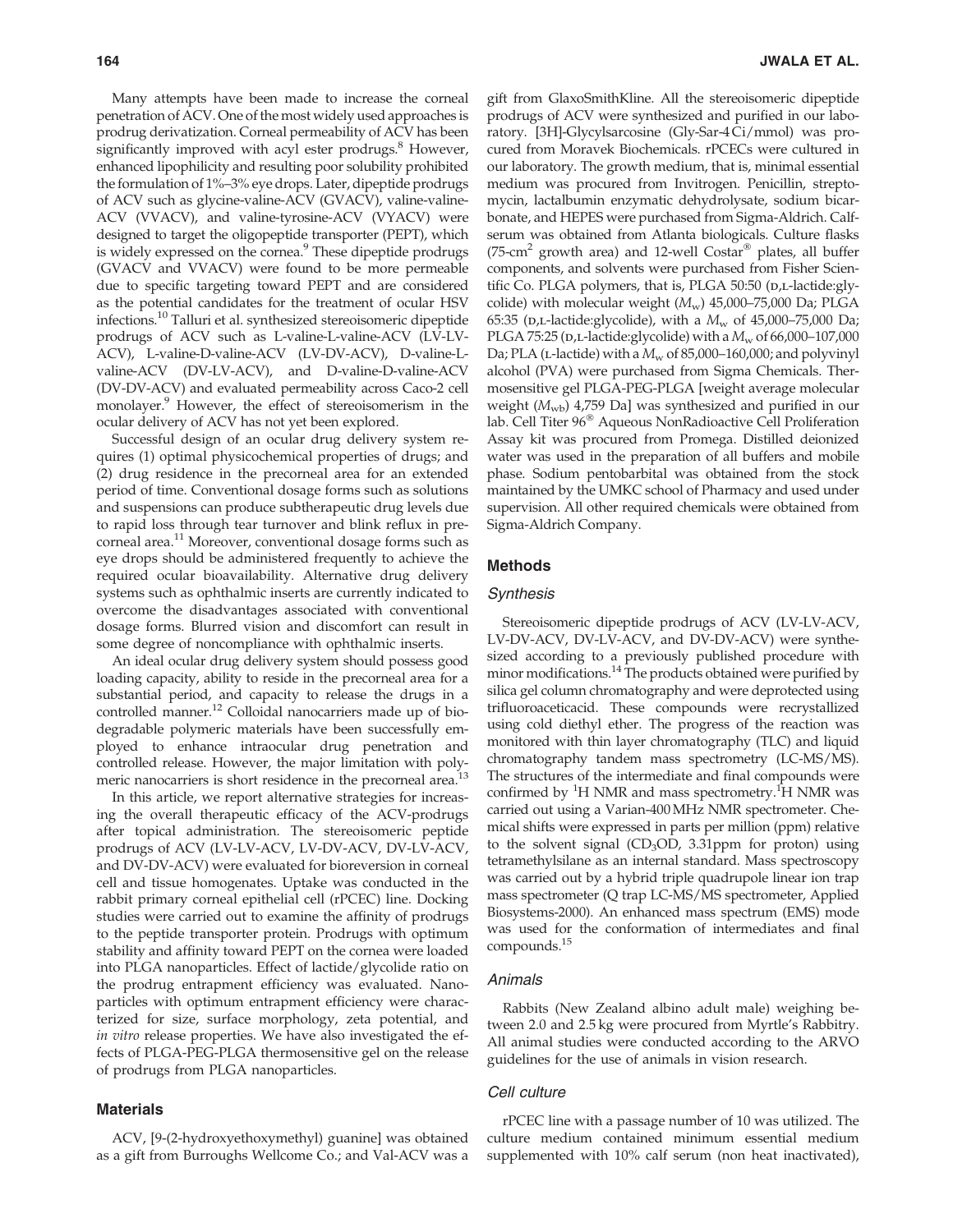$100 U/L$  of penicillin,  $100 U/L$  of streptomycin,  $1.76 g/L$ lactalbumin enzymatic dehydrolysate, and 1.3 g/L HEPES. Cells were grown and maintained in a humidified incubator at 37C with 5% carbon dioxide in air atmosphere. At 100% confluence, cells were harvested by treating with Tripple Express (Invitrogen); and then, 250,000 cells per each well were added to 12-well tissue culture plastic plates. These cells were grown for 10–11 days and utilized for uptake studies. The culture medium was replaced every alternate day during the growth period.<sup>16</sup>

# Prodrugs stability in rPCEC and rabbit ocular tissue homogenates

Hydrolysis of prodrugs was performed in cell and ocular tissue homogenates. The method is described in the following sections.

## Preparation of cell and ocular tissue homogenates

Rabbits were euthanized by administering sodium pentobarbital (50 mg/kg) through the marginal ear vein. Each eye was instantly enucleated, and ocular surface was rinsed with ice-cold, isotonic phosphate-buffered saline (IPBS of pH 7.4) to remove any traces of blood. Aqueous humor was removed with a 27G needle attached to a 1 mL tuberculin syringe; and then cornea, lens, and iris ciliary body were removed sequentially by cutting along the scleral-limbus junction. Aqueous humor and other ocular tissue samples were stored at  $-80^{\circ}$ C before any experiment. Tissues were homogenized in  $5 \text{ mL}$  chilled (4 $^{\circ}$ C) IPBS for about 4 min with a tissue homogenizer (Tissue Tearor, Model 985-370; Dremel Multipro) in an ice bath. Similarly, rPCECs were also homogenized in  $5 \text{ mL}$  chilled (4 $^{\circ}$ C) IPBS for about 4 min. Later, the homogenates and aqueous humor were centrifuged separately at 12,500 rpm for 25 min at 4°C to remove cellular debris; and the supernatant was used for hydrolysis studies. Protein content of each supernatant was estimated with a BioRad assay with bovine serum albumin as the standard.<sup>17</sup>

#### Bioreversion studies

The supernatant containing 0.5 mg/mL protein content (1.2 mL) was equilibrated at  $34^{\circ}$ C for about 30 min before an experiment. Hydrolysis was initiated by the addition of  $300 \mu L$ of 1 mM prodrug solution to the supernatant, which is placed in a shaking water bath set at  $34^{\circ}$ C and 60 rpm. Samples  $(100 \,\mu L)$  were withdrawn at appropriate time intervals into microcentrifuge tubes prefilled with 100 µL of ice-cold organic mixture containing acetonitrile and methanol (4:5) to precipitate the cellular and tissue proteins as well as to stop the reaction. The samples were stored at  $-80^{\circ}$ C until further analysis was carried out. Analysis was performed by high-performance liquid chromatography (HPLC). The samples were thawed and centrifuged to remove any precipitated protein. The supernatant was injected into HPLC. The apparent first-order degradation rate constants were calculated from the slope of log (prodrug concentration) versus time plots. It is corrected for any chemical hydrolysis observed with the control.<sup>10,18</sup>

# Modeling of rabbit PEPT1 protein

The entire rabbit PEPT1 protein sequence (P36836) was retrieved from the UNIPPROT database.<sup>19</sup> The sequence was submitted to I-Tasser homology model-building server for model calculation.20–22 Stereo chemical quality check was performed on the returned model. A few problematic side chain conformations and missing amino acids were identified and rectified using prime.<sup>22</sup> The resulting structure was prepared using protein preparation wizard and energy minimized using OPLS 2005 force field.<sup>23</sup>

# Docking of ACV peptide prodrugs

The structure of ACV peptides was sketched using maestro<sup>24</sup> and prepared using Ligprep.<sup>25</sup> Glide<sup>26</sup> (molecular docking program from Schrodinger, Inc.) was engaged to perform the docking studies with standard default settings. Receptor grid generation file was generated by defining the binding site to include all atoms within 20 Å of TRP 294, as TRP 294 is known to be involved in initial binding of peptides.<sup>27</sup> An extra precession docking was performed with the 4 ACV peptide prodrugs using the grid file prepared by the above-explained process. GlideScore (GScore)<sup>28-30</sup> is based on ChemScore, but includes a steric-clash term, adds buried polar terms devised by Schrödinger to penalize electrostatic mismatches, and has modifications to other terms:

 $GScore = 0.065*VDW + 0.130*Coul + Lipo + HBond +$  $MetaI + BuryP + RotB + Site$ 

Binding affinity varies inversely with GScore meaning; the lower the GScore, the stronger is the binding affinity. The components of the GlideScore are described as

*Van der Waals energy (VDW):* This term is calculated with reduced net ionic charges on groups with formal charges, such as metals, carboxylates, and guanidiniums.

*Coulomb energy (Coul):* This term is calculated with reduced net ionic charges on groups with formal charges, such as metals, carboxylates, and guanidiniums.

*Lipophilic (Lipo):* term derived from hydrophobic grid potential. Rewards favorable hydrophobic interactions.

*Hydrogen-bonding term (HBond):* This term is separated into differently weighted components that depend on whether the donor and acceptor are neutral; one is neutral and the other is charged, or both are charged.

*Metal-binding term (Metal):* Only the interactions with anionic acceptor atoms are included. If the net metal charge in the apo protein is positive, the preference for anionic ligands is included; if the net charge is zero, the preference is suppressed.

*BuryP:* Penalty for buried polar groups

*RotB:* Penalty for freezing rotatable bonds

*Site:* Polar interactions in the active site. Polar but nonhydrogen-bonding atoms in a hydrophobic region are rewarded.

#### Cytotoxicity studies

Cytotoxicity of all stereo isomeric dipeptide prodrugs was determined with an aqueous nonradioactive cytotoxicity kit based on the MTT assay. The assay examines cell viability based on the principle of mitochondrial conversion of a water-soluble tetrazolium salt [3-(4, 5-dimethylthiazol-2-yl)-2,5-diphenyltetrazolum bromide; MTT] to the water-insoluble blue formazan product. The cytotoxicity kit is supplied as a salt solution of MTT that is composed of MTS [3-(4,5-dimethylthiazol-2-yl)- 5-(3-carboxymethoxyphenyl)-2-(4-sulfophenyl)-2H-tetrazolium] and phenazine methosulfate (PMS). PMS has enhanced chemical stability, which allows it to be combined with MTS to form a stable solution eliminating the need to solubilize formazan crystals by an external means. rPCECs were grown in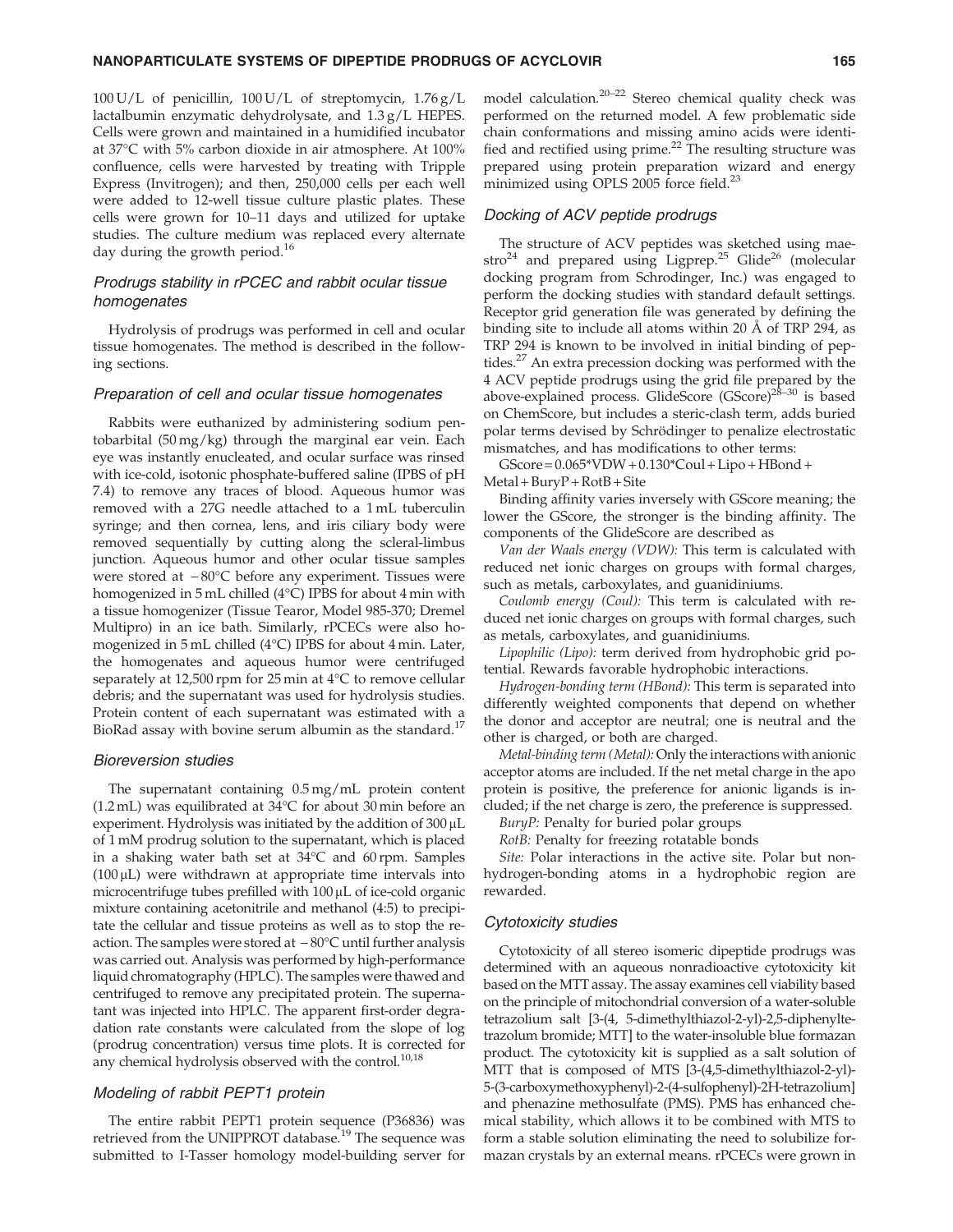96-well tissue culture plates at 10,000 cells per well density over a period of 24 h before drug treatment. Culture medium was then removed and replaced with  $100 \mu$ L medium containing serial dilutions of the prodrugs (1–5 mM). Cells were then incubated for 24 h at 37 $\degree$ C under 5% CO<sub>2</sub>. At the end of the treatment period, medium was aspirated, rinsed with PBS, and 20 µL of MTS containing PMS stock solution was added to each well. After the addition of the MTS dye, cells were incubated for  $4 h$  at  $37^{\circ}$ C. Cell viability was then measured by absorbance at 485 nm on an automated plate reader (BioRad). The quantity of formazan product was measured at 485 nm, and the absorbance is directly proportional to the number of living cells in the culture.<sup>16,17</sup>

### Uptake studies

Uptake studies were conducted with confluent rPCECs. Cells were washed thrice with DPBS after aspirating the medium from each well. All the drug and prodrug solutions were added before the experiment. ACV and peptide prodrugs (1, 2.5 and 5 mM of LV-LV-ACV, LV-DV-ACV, DV-LV-ACV, and DV-DV-ACV) were dissolved in DPBS. Control solutions contained only DPBS. The study was initiated by adding 1 mL of drug or prodrug solution containing  $0.5 \mu Ci$ / mL of [3H] Gly-Sar (GS) to the wells. Incubation was carried out over a period of 30 min at  $37^{\circ}$ C. Cells were washed thrice with ice-cold stop solution and then lysed overnight with 1 mL  $0.1\%$  (w/v) Triton X-100 in 0.3N sodium hydroxide at room temperature. Aliquots (200  $\mu$ L) were withdrawn from each well and transferred to vials containing 3 mL scintillation cocktail. All samples were analyzed with a Beckman scintillation counter (Model LS-6500; Beckman Instruments, Inc.). Uptake was normalized to the protein content of that specific well. Amount of protein in the cell lysate was estimated by a Bio-Rad protein estimation kit (Bio-Rad).<sup>31</sup>

#### Analytical procedure

Drug and prodrug samples were assayed by reversed phase HPLC as per the previously published procedure.<sup>15</sup> The HPLC system comprised of a Rainin Dynamax Pump SD-200, HP 1100 series fluorescence detector set at an excitation wavelength of 285 nm and an emission wavelength 360 nm. Alcott auto sampler Model 718 AL and a C18 Luna column  $4.6 \times 250$  mm (Phenomenex) were utilized. The mobile phase consisted of 25 mM ammonium phosphate buffer (pH adjusted to 2.5): acetonitrile: (95:5), at a flow rate of 1 mL/min. This method gave rapid and reproducible results. Limits of quantification were found to be ACV: 50 ng/mL; LV-ACV

and DV-ACV: 300 ng/mL; and LV-LV-ACV, LV-DV-ACV, DV-LV-ACV, and DV-DV-ACV: 500 ng/mL. Variation among intra- and inter-day precision (measured by coefficient of variation) was less than 3% and 4%, respectively.

# Preparation of nanoparticles by water in oil in water method

Nanoparticles were prepared by water in oil in water (W/ O/W) emulsion solvent evaporation method. Prodrugs (LV-LV-ACV and LV-DV-ACV) were dissolved in an aqueous solution that forms an internal aqueous phase. This solution was then emulsified in an organic solution containing PLGA polymer to form a primary emulsion. The primary emulsion was sonication (Fisher 100 Sonic Dismembrator; Fisher Scientific) at a constant power output of 55W for 2 min. Organic phase was slowly mixed with an aqueous solution containing  $2.5\%$ w/v PVA under continuous stirring.<sup>32</sup> A W/O/W type emulsion was formed on sonication at a constant power output of 55W for 5 min. The sample was kept in an ice bath during sonication to prevent any overheating of the emulsion. The mixture was stirred gently at room temperature for 3 h. Subsequently, nanoparticle suspension was subjected to vacuum for 1 h to ensure complete removal of organic solvents. Un-entrapped prodrug and PVA residue were removed by washing nanoparticles thrice with distilled deionized water. The resultant suspension was centrifuged at 22,000 g for 60 min. Nanoparticles formed were freeze-dried over  $48 h<sup>12</sup>$ 

# Entrapment and loading efficiencies

For measuring prodrug entrapment in nanoparticles, 1 mg of freeze-dried sample was dissolved in 2 mL of dichloromethane and mixed thoroughly for 24 h. Subsequently, these samples were dried under inert atmosphere and subsequently dissolved in  $200 \mu$ L acetonitrile: water (70:30) and centrifuged at 12,000 *g* for 10 min. The supernatant was analyzed for prodrug content by HPLC. Entrapment efficiency and prodrug loading were calculated by Eqs. 1 and 2.

*Entrapment efficiency* (%)  
= 
$$
\frac{Amount of prodrug remained in nanoparticles}{Initial prodrug amount} \times 100
$$
 Eq.1

Drug loading 
$$
(\%) = \frac{\text{Weight of prodrug in nanoparticles}}{\text{Weight of nanoparticles}} \times 100
$$

\nEq.2

Table 1. Stability in Cell and Ocular Tissue Homogenates-First-Order Degradation Rate Constants of All Prodrugs

| Prodrugs  | rPCEC            | Cornea          | Aaueous humor   | ICB            | Lens             |
|-----------|------------------|-----------------|-----------------|----------------|------------------|
| LV-LV-ACV | $11.36 \pm 1.32$ | $17.3 \pm 1.12$ | $16.3 \pm 2.22$ | $14.8 \pm 0.7$ | $14.7 + 1.1$     |
| LV-DV-ACV | $0.96 \pm 0.15$  | $3.9 \pm 0.02$  | $3.07 \pm 0.03$ | $2.3 \pm 0.07$ | $1.22 \pm 0.26$  |
| DV-LV-ACV | $0.75 \pm 0.04$  | $2.8 \pm 0.05$  | $2.1 \pm 0.5$   | $0.7 \pm 0.20$ | $0.44 \pm 0.002$ |
| DV-DV-ACV | ND               | ND.             | ND              | ND             | ND.              |

Values are represented as  $k \times 10^3$  min<sup>-1</sup> mg<sup>-1</sup> protein.

Values are mean  $\pm$  SD ( $n = 3$ ).

ND, no degradation in 24 h; LV-LV-acyclovir, L-valine-L-valine-ACV; LV-DV-ACV, L-valine-D-valine-acyclovir; DV-LV-ACV, D-valine-Lvaline-acyclovir; DV-DV-ACV, D-valine-D-valine-acyclovir; rPCEC, rabbit primary corneal epithelial cell; ICB, iris ciliary body.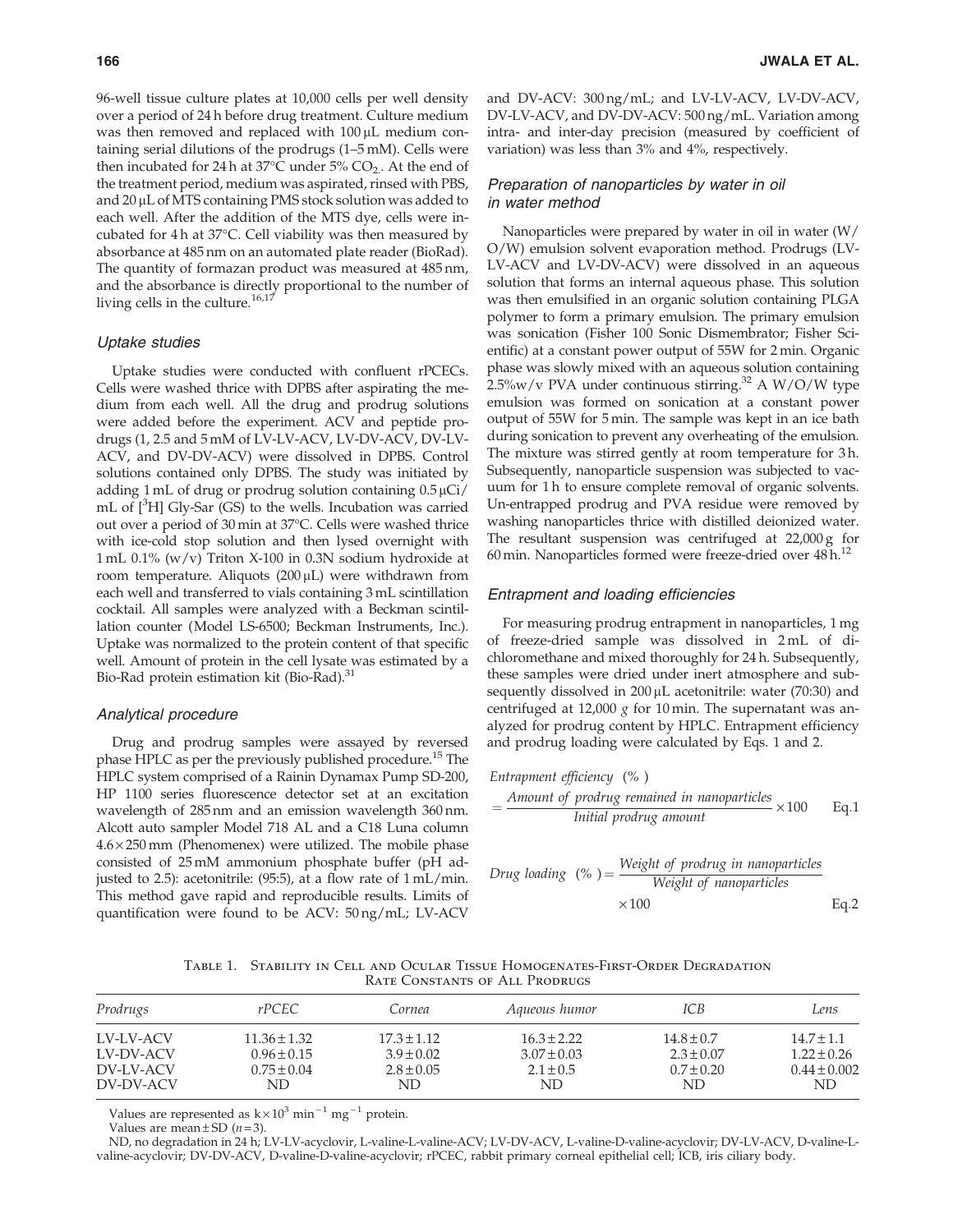

FIG. 1. Bioconversion pathway of LV-LV-ACV in rPCEC homogenate. ACV, acyclovir; LV-LV-ACV, L-valine-L-valine-ACV; rPCEC, rabbit primary corneal epithelial cell.

## Particle size analysis by DLS

Dynamic light scattering (Brookhaven Zeta Plus Instrument) technique was applied for the measurement particle size. The polydispersity values were also determined.

# Surface morphology analysis by scanning electron microscopy

Surface morphology of nanoparticles with optimum entrapment efficiencies was studied using scanning electron microscopy (FEG ESEM XL 30; FEI). Freeze-dried nanoparticles were attached to a double-sided tape, spray-coated with gold–palladium at 0.6 kV, and finally examined under the electron microscope and photographed.

Table 2. Docking Scores of stereoisomeric Dipeptide Prodrugs of Acyclovir

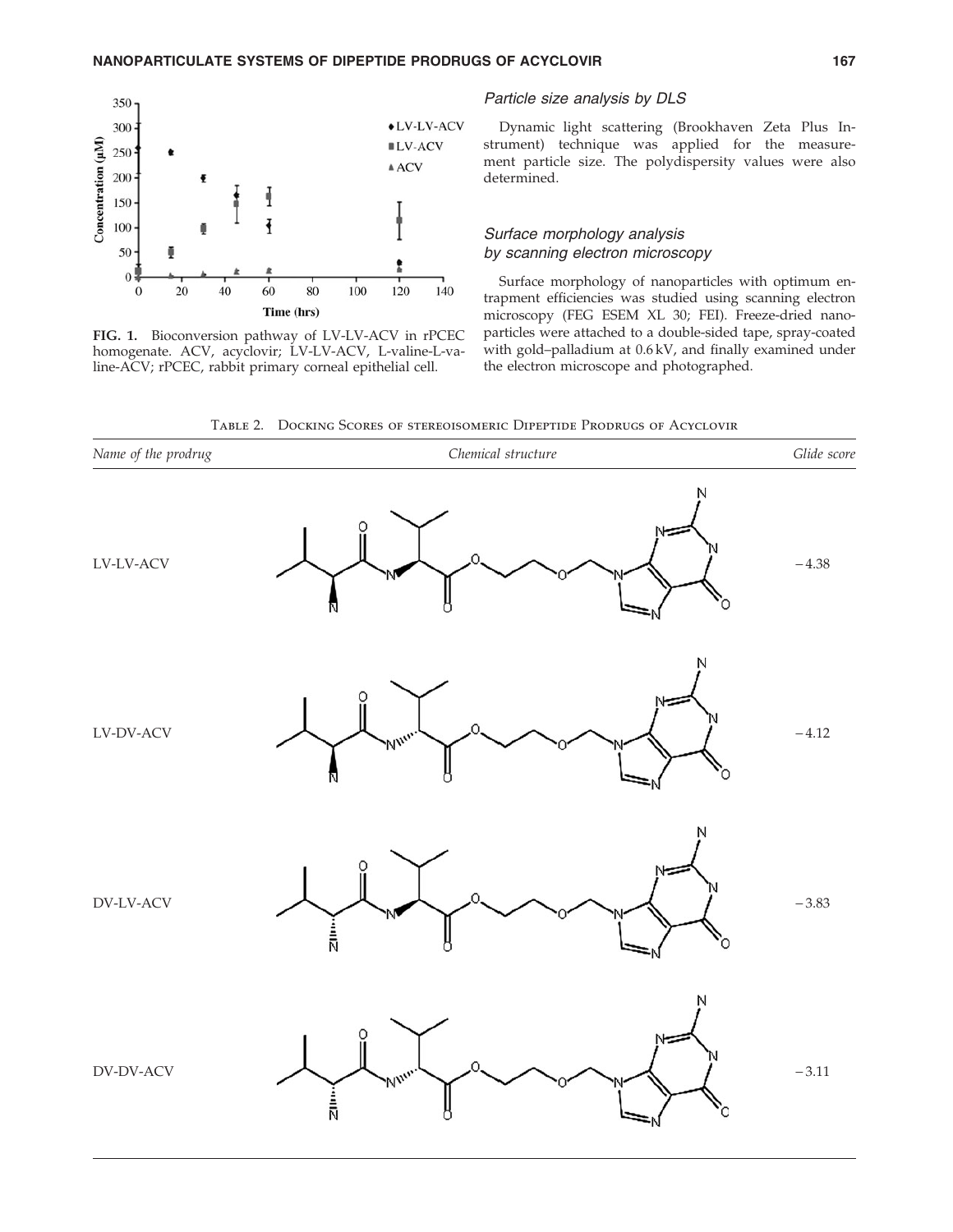

FIG. 2. Binding of stereoisomeric peptide prodrugs of ACV near tryptophan 294 amino acid.

# Release of prodrugs from nanoparticles suspended in DPBS and thermosensitive gels

Prodrug loaded nanoparticles (40 mg) were dispersed in 1 mL IPBS, pH 7.4 and, subsequently, introduced into a dialysis bag (MWCO  $-6275 g/mol$ ). PLGA nanoparticles con-



FIG. 3. Percentage uptake of  $[^{3}H]$ -Gly-Sar (GS) by rPCEC in presence of LV-LV-ACV, LV-DV-ACV, DV-LV-ACV, and DV-DV-ACV. Values are expressed as percent uptake relative to control  $\binom{3}{1}$  GS alone). *\*P* < 0.05. LV-DV-ACV, Lvaline-D-valine-acyclovir; DV-LV-ACV, D-valine-L-valineacyclovir; DV-DV-ACV, D-valine-D-valine-acyclovir.

taining LV-LV-ACV were suspended in 1 mL of 23% w/w PLGA-PEG-PLGA polymer solution and then dialysed. The polymer solution inside the dialysis bag formed gel at 37°C within a period of 30–60 s. The dialysis bags were introduced into vials containing 10 mL IPBS with 0.025% w/v sodium azide added to avoid microbial growth and  $0.02\%$  (w/v) Tween 80 to maintain sink condition. The vials were placed in a shaker bath at  $37^{\circ}$ C $\pm$ 0.5°C and 60 oscillations/min. At regular time intervals,  $200 \mu L$  of samples were withdrawn and



DV-ACV, DV-LV-ACV, and DV-DV-ACV in rPCECs.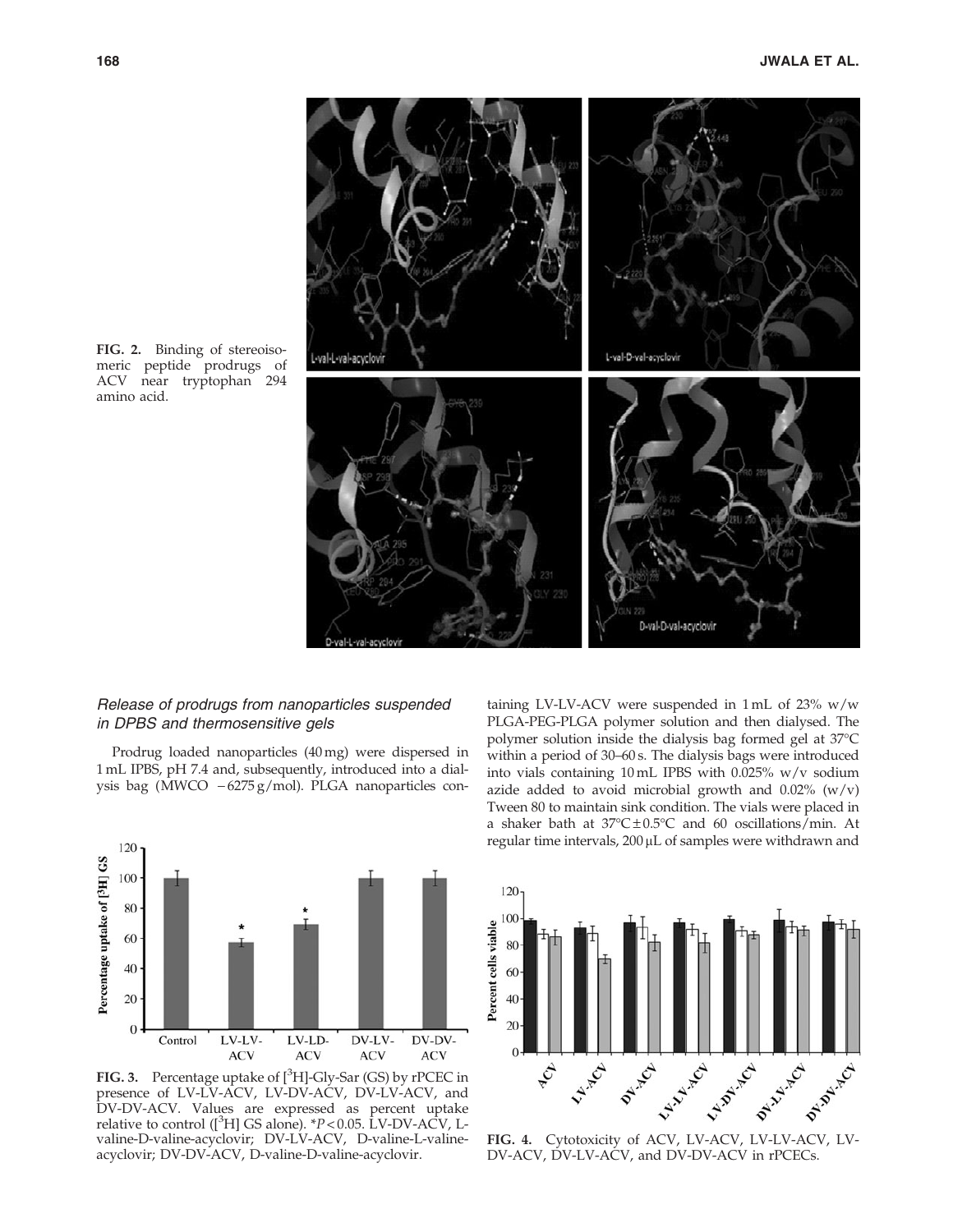|                                                   | LV-LV-ACV                                                            |                                                                  | LV-DV-ACV                                                            |                                                                  |
|---------------------------------------------------|----------------------------------------------------------------------|------------------------------------------------------------------|----------------------------------------------------------------------|------------------------------------------------------------------|
| Various grades<br>of PLGA                         | Entrapment<br>efficiency<br>(% )                                     | Drug<br>content<br>(% )                                          | Entrapment<br>efficiency<br>(% )                                     | Drug<br>content<br>(% )                                          |
| PLGA50:50<br>PLGA65:35<br><b>PLGA75:25</b><br>PLA | $45.7 \pm 1.3$<br>$50.5 \pm 2.9$<br>$59.7 \pm 1.4$<br>$52.4 \pm 2.0$ | $4.2 \pm 0.2$<br>$4.7 \pm 0.3$<br>$5.5 \pm 0.5$<br>$4.9 \pm 0.4$ | $38.1 \pm 1.5$<br>$54.4 \pm 2.3$<br>$42.7 \pm 1.6$<br>$32.7 \pm 1.0$ | $3.9 \pm 0.2$<br>$5.6 \pm 0.6$<br>$4.3 \pm 0.3$<br>$3.7 \pm 0.1$ |

Table 3. Entrapment Efficiency and Drug Content Using Various Grades of PLGA

Studies were conducted from 2 batches (*n* = 3/batch).

replaced with equal volumes of fresh buffer. Release samples were analyzed using HPLC. Similarly, release studies were carried out for PLGA nanoparticles containing LV-DV-ACV alone and when suspended in thermosensitive gels.

## **Results**

The yield, mass, and NMR spectra for LV-LV-ACV, LV-DV-ACV, DV-LV-ACV, and DV-DV-ACV has already been published from our laboratory by Talluri et al.<sup>15</sup> Bioreversion of all the prodrugs (LV-LV-ACV, LV-DV-ACV, DV-LV-ACV, and DV-DV-ACV) was studied in rPCECs and ocular tissue homogenates. Dipeptide prodrugs with D-valine moiety at the terminal position exhibited more stability and were less susceptible to enzymatic degradation. Degradation rate constants of dipeptide prodrugs in rPCEC and rabbit ocular tissue homogenates are shown in Table 1. All prodrugs except DV-DV-ACV exhibited a first-order degradation rate. The descending order of degradation rate constants LV-LV-ACV > LV-DV-ACV > DV-LV-ACV in rPCEC homogenates were found to be  $11.36 > 0.96 > 0.75$  k $\times 10^3$  min<sup>-1</sup> mg<sup>-1</sup> pro-



FIG. 5. Particle size distribution curves of nanoparticles. (A) PLGA75:25 nanoparticles loaded with LV-LV-ACV and (B) PLGA 65:35 nanoparticles loaded with LV-DV-ACV.

tein, respectively. The degradation rate constant for the prodrugs in rabbit ocular tissues were found to be in the order of cornea > aqueous humor > iris ciliary body (ICB) > lens. For example, the degradation rate of LV-LV-ACV in cornea > aqueous humor > ICB > lens were found to be  $17.3 > 16.32 > 14.8 >$ 

 $14.7$  k  $\times$   $10^3$  min<sup>-1</sup> mg<sup>-1</sup> protein, respectively. A similar trend was observed with LV-DV-ACV and DV-LV-ACV. Peptide prodrugs with 2 D-valine moieties (DV-DV-ACV) were found to be the most stable prodrugs, and no degradation was evident in cell and ocular tissue homogenate studies for 24 h. Bioreversion pathway of LV-LV-ACV in rPCEC homogenates was shown in Fig. 1. LV-LV-ACV bioconversion comprises 2 steps (1) hydrolysis of the peptide bond in the presence of peptidases results in the formation of an amino acid derivative LV-ACV and (2) esterases cleave the ester bond present in LV-ACV to convert into the parent drug ACV. Traces of ACV can be obtained directly from LV-LV-ACV. The docking results indicate that L-valine in the terminal position increases the affinity of the prodrugs to the peptide transporter protein. The binding affinities (glide docking scores) of prodrugs are summarized in Table 2. Binding of stereoisomeric peptide prodrugs of ACV near tryptophan 294 amino acid to peptide transporter are shown in Fig. 2. Uptake of LV-LV-ACV, LV-DV-ACV, DV-LV-ACV, and DV-DV-ACV prodrugs were carried out in rPCECs. All the prodrugs except DV-DV-ACV inhibited the uptake of [<sup>3</sup>H] GS demonstrating their ability to interact with PEPT (Fig. 3).  $[{}^{3}H]$  GS is a model substrate for peptide transporter. Uptake of  $[^{3}H]$  GS (0.5  $\mu$ Ci/mL) was inhibited in the presence of LV-LV-ACV, LV-DV-ACV, and DV-LV-ACV at 1 mM concentration. In this study, it was observed that LV-LV-ACV had significantly inhibited the uptake of  $[{}^{3}H]$  GS across rPCECs demonstrating its affinity toward PEPT. Results obtained from cytotoxicity studies on rPCECs after exposure for 24 h to ACV, LV-ACV, DV-ACV, LV-LV-ACV, LV-DV-ACV, DV-LV-ACV, and DV-DV-ACV are shown in Fig. 4. Blank medium without any drug was selected as the negative control, and  $10\%$  v/v DMSO was used as a positive control. Stereoisomeric dipeptide prodrugs did not express any significant cytotoxicity at 1.25, 2.5, and 5 mM concentrations, proving that these compounds are safe and nontoxic. Conjugation of various stereo isomeric dipeptides to ACV did not exhibit any sign of toxicity and were equivalent or even better than parent ACV. Based on the bioreversion, interaction with PEPT transporter, and cytotoxicity results, LV-LV-ACV and LV-DV-ACV were considered to be ideal and used in the preparation of PLGA nanoparticles. Since LV-LV-ACV and LV-DV-ACV are hydrophilic in nature with fairly high water solubility, W/O/W double emulsion solvent evaporation method was used in the preparation of nanoparticles. Entrapment efficiency of LV-LV-ACV and LV-DV-ACV were studied using various grades of PLGA polymers (PLGA 50:50, PLGA 65:35, PLGA 75:25, and PLA). Entrapment efficiencies of LV-LV-ACV with PLGA 50:50, PLGA 65:35, PLGA 75:25, and PLA were found to be  $45.7\% \pm 1.3\%$ ,  $50.5\% \pm 2.9\%$ ,  $59.7\% \pm 1.4\%$ , and  $52.4\% \pm 2.0\%$ , respectively. Entrapment efficiency and drug loading increased with increasing lactide ratios. However, 100% lactide reduces ratios the entrapment efficiency. Similarly, entrapment efficiencies of LV-DV-ACV with PLGA 50:50, PLGA 65:35, PLGA 75:25, and PLA were found to be  $38.1\% \pm 1.5\%$ , 54.4% – 2.3%, 42.7% – 1.6%, and 32.7% – 1.0%, respectively.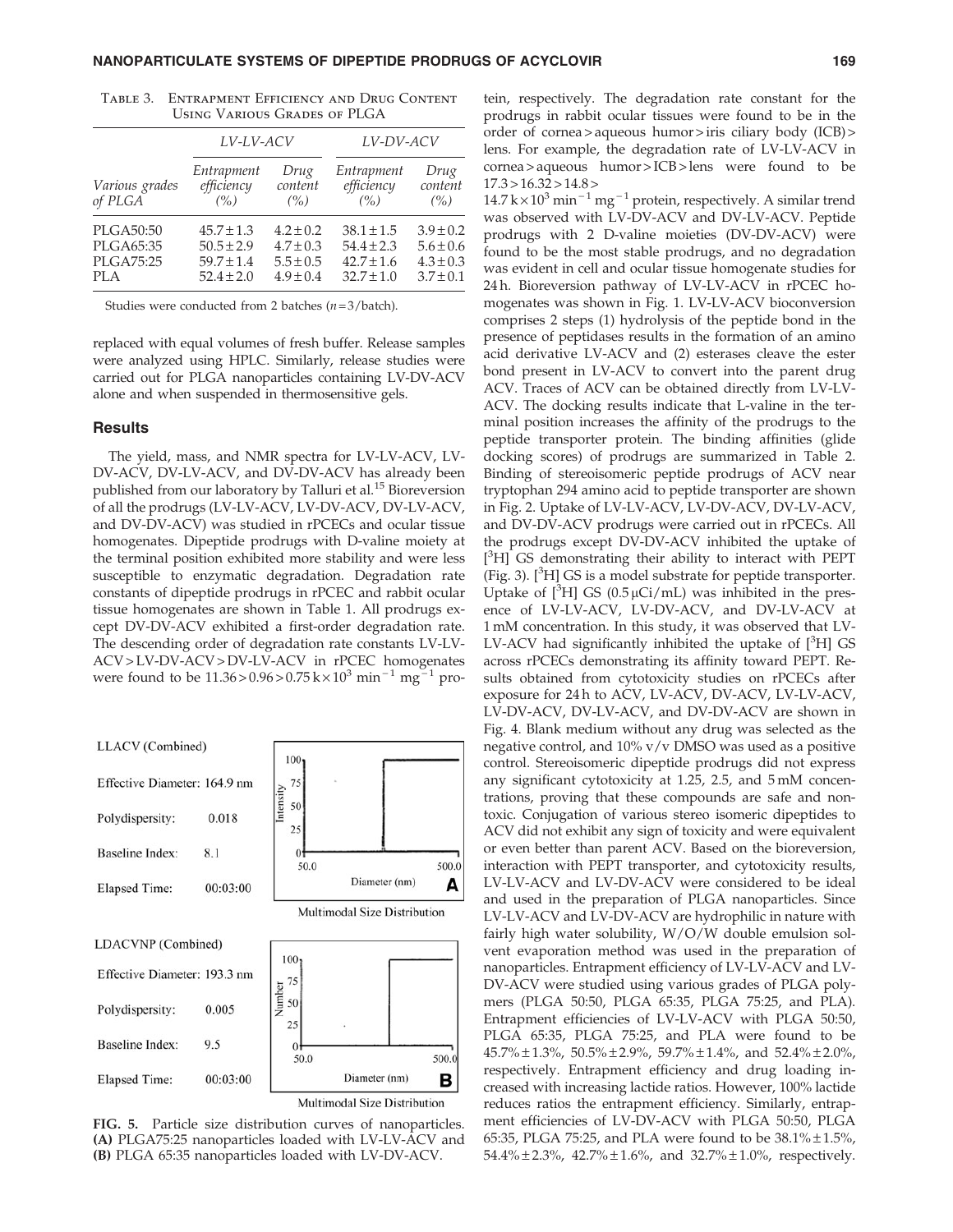

FIG. 6. Surface morphology of nanoparticles. (A) PLGA 75:25 nanoparticles loaded with  $LV-L\hat{V}-ACV$  and  $(B)$ PLGA 65:35 nanoparticles loaded with LV-DV-ACV.

Entrapment efficiency and drug loading of LV-DV-ACV were highest with PLGA 65:35. Table 3 represents all the experimental values of entrapment efficiencies and drug loading. LV-LV-ACV nanoparticles prepared with PLGA 75:25 and LV-DV-ACV nanoparticles prepared with PLGA 65:35 were further characterized for surface morphology, particle size, zeta potential, and *in vitro* release properties. DLS technique and scanning electron microscopy substantiates the size uniformity and spherical shape of the particles with a smooth surface (Figs. 5 and 6). Sizes of LV-LV-ACV and LV-DV-ACV were found to be 164.9 and 193.3 nm, respectively. Nanoparticles exhibited unimodal size distribution with polydispersity values very close to zero. The mean particle size and polydispersity values are shown in Fig. 5. A biphasic release pattern was observed from the LV-LV-ACV and LV-DV-ACV nanoparticles over a duration of 72 h. An initial rapid phase (burst) followed by sustained release was observed in both cases Figs. 7 and 8. Release profiles of LV-LV-ACV and LV-DV-ACV from the formulations prepared by dispersing PLGA 75:25 and PLGA 65:35 nanoparticles in PLGA-PEG-PLGA thermosensitive gel were also obtained. Synthesis and characterization of triblock copolymer PLGA-PEG-PLGA (weight average  $M_w$  determined by gel permeation chromatography–4,759 Da) has



FIG. 7. *In vitro* release profile of LV-LV-ACV from PLGA75:25 nanoparticles and LV-LV-ACV from PLGA75:25 nanoparticles suspended in PLGA-PEG-PLGA thermosensitive gel. Each data point is the average of 3 samples. Error bars represent the standard error of mean.

already been published from our laboratory.<sup>33</sup> Phase-transition studies revealed that polymer concentrations ranging between 20% and 25% w/v form gel at  $32^{\circ}C$ –60 $^{\circ}C^{34}$  Since the temperature inside the eye ranges from  $34.0^{\circ}$ C to  $37.0^{\circ}$ C, such polymeric gels may be appropriate for delivery. Burst release of active ingredients has been considerably retarded when nanoparticles were dispersed in thermosensitive gels. Moreover, a clear zero-order release pattern was observed for the drug from these formulations (Figs. 7 and 8). Burst release of LV-LV-ACV and LV-DV-ACV has been considerably retarded when nanoparticles are dispersed in thermosensitive gels. Dispersion of polymeric nanoparticles in PLGA-PEG-PLGA sustained the release of the prodrug over a period of 1 week.

# **Discussion**

It is a well-known fact that on topical administration, ACV formulations may not achieve optimal therapeutic concentrations in the target sites due to low water solubility and membrane permeability.<sup>35</sup> Novel stereoisomeric dipeptide prodrugs of ACV were developed, and the effect of stereoisomerism on enzymatic stability was studied in various rabbit ocular tissues and rPCEC homogenates. Results from the hydrolysis study indicated that incorporation of 2 D-isomers can significantly improve the stability of prodrugs.<sup>15</sup> However, D-isomers can



FIG. 8. *In vitro* release profile of LV-DV-ACV from PLGA65:35 nanoparticles and DVACV from PLGA65:35 nanoparticles suspended in PLGA-PEG-PLGA thermosensitive gel. Each data point represents an average of 3 samples. Error bars represent the standard error of mean.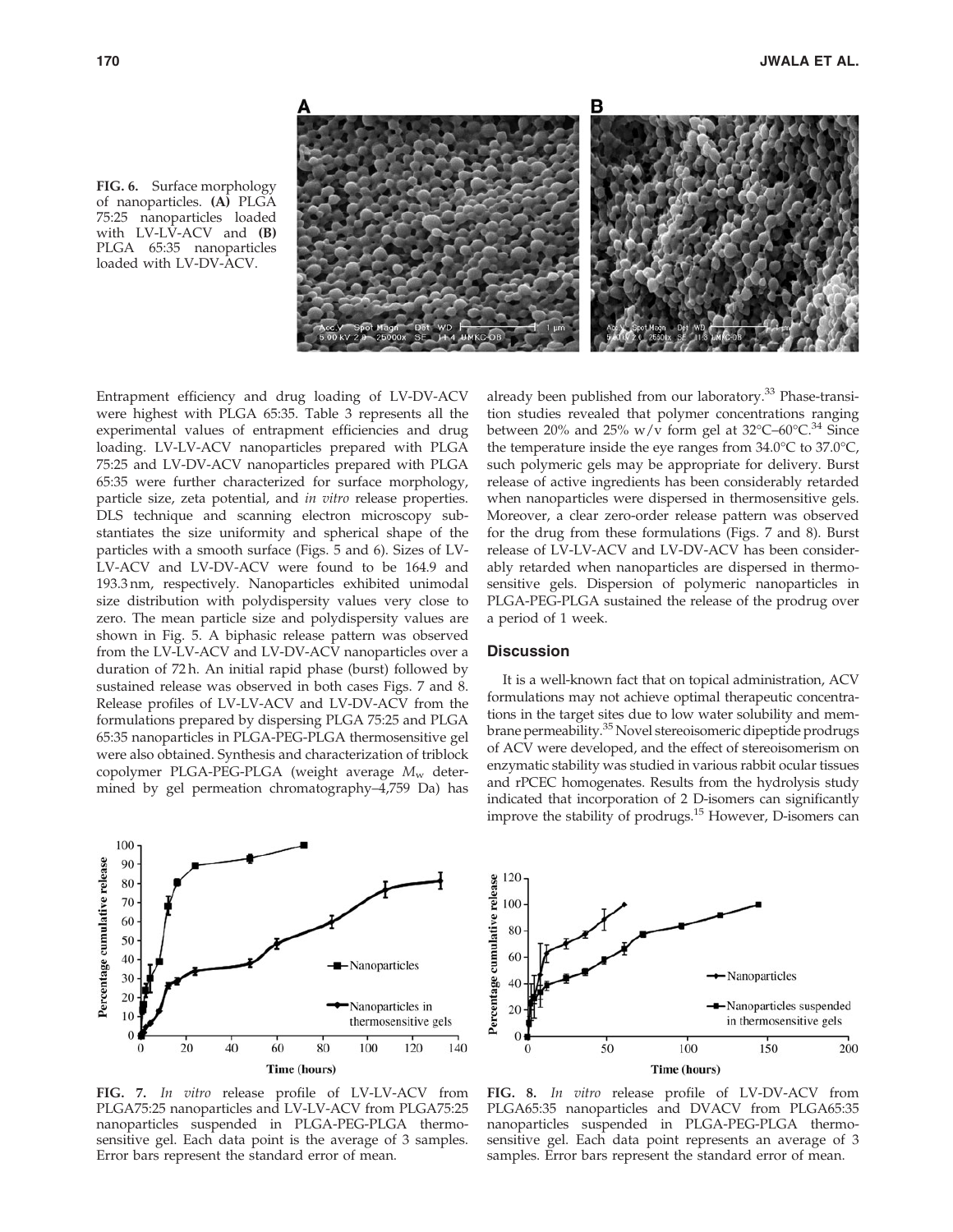also lower affinity toward PEPT. The increase in the stability on incorporation of D-valine may be attributed to reduced affinity toward hydrolytic enzymes. Previous reports from Anand et al.<sup>10</sup> clearly explained the bioconversion mechanism of dipeptide prodrugs. The dipeptide bond is hydrolyzed by the peptidases resulting in the regeneration of amino acid ester of ACV, which is further hydrolyzed by esterases regenerating the parent ACV. The regeneration of ACV directly from dipeptide prodrug may occur to a smaller extent. *In vitro* uptake studies of LV-LV-ACV, LV-DV-ACV, DV-LV-ACV, and DV-DV-ACV were carried out in rPCECs.<sup>9</sup> LV-LV-ACV and LV-DV-ACV had shown high PEPT affinity, whereas DV-LV-ACV and DV-DV-ACV did not show any affinity. This result indicates that D-valine moiety in the terminal position is not recognized by peptide transporter. Hence, both DV-LV-ACV and DV-DV-ACV did not show any affinity toward peptide transporter on rPCEC line. Cell cytotoxicity studies suggest that all the prodrugs are safe and nontoxic.<sup>9</sup> Ideal prodrugs should enter the cornea via peptide transporter and readily convert to parent drug in the tissue before elimination through aqueous humor. Bioconversion half life of prodrugs should be less than the *in vivo* elimination of half life. Previous studies from our laboratory by Anand et al. $36$  concluded that the half life of cumulative ACV from the dipeptide prodrugs was calculated as  $\sim$  180 min. Based on these data, we have concluded that LV-LV-ACV and LV-DV-ACV are suitable peptide ACV prodrugs for further formulation studies. Owing to the appreciable PEPT1 affinity, we anticipate that LV-LV-ACV and LV-DV-ACV could be readily absorbed across the corneal epithelium and then get converted to ACV for the treatment of severe HSV infections in deeper corneal tissues such as stroma.

LV-LV-ACV and LV-DV-ACV were loaded into PLGA nanoparticles, which, in turn, were dispersed in thermosensitive gels to overcome the disadvantages associated with conventional eye drops. Dipeptide prodrug-loaded nanoparticles dispersed in thermosensitive gels may prevent precorneal degradation of prodrugs and overcome the precorneal drainage associated with rapid blinking, lachrymation, and drainage. A series of PLGA polymers of varying lactide/glycolide ratios were employed in the preparation of nanoparticles. Entrapment efficiency values of LV-LV-ACV and LV-DV-ACV were observed to be significantly higher with PLGA 75:25 and PLGA 65:35 polymers, respectively. This result can be attributed to stronger interactions of LV-LV-ACV and LV-DV-ACV with PLGA 75:25 and PLGA 65:35 polymers, respectively. Nanoparticles containing LV-LV-ACV and LV-DV-ACV exhibited uniform size distribution with low polydispersity. *In vitro* prodrug release from nanoparticles exhibited a biphasic pattern with an initial burst phase followed by a sustained release phase. Dispersion of nanoparticles in thermosensitive gels completely eliminated the burst release. This may be due to the adhesion of thermo gelling polymer to nanoparticle surface.<sup>12</sup> Such nanoparticulate formulations may provide sustained release of LV-LV-ACV and LV-DV-ACV after topical administration. Moreover, this formulation remains in solution form at room temperature and forms a gel at eye temperature after topical administration. Moreover, gel also prevents the rapid drainage of nanoparticles, interaction of prodrugs with tear proteins, tear dilution of prodrugs, and prodrug metabolism after topical delivery to the eye. $37$  On topical administration, nanoparticles suspended in thermosensitive gels form a depot in the cul-de-sac providing a robust concentration gradient for efficient permeation of prodrugs across the cornea in a sustained manner.

For patients suffering from superficial keratitis, LV-LV-ACV loaded nanoparticles may be more appropriate. Superficial keratitis affects the superficial corneal layers. LV-LV-ACV released from the formulation penetrates the superficial corneal layers and regenerates quickly to ACV for action against HSV-1 infection. Stromal keratitis mainly affects the deeper layers of the cornea. LV-DV-ACV loaded nanoparticles may be more effective in the treatment of stromal keratitis. LV-DV-ACV will be metabolically stable enough to penetrate deeper layers of cornea and regenerate the active or parent drug in the deeper layers of the cornea. Hence, prodrug-entrapped nanoparticles formulations can be selectively applied depending on the severity of infection. Moreover, a cocktail of LV-LV-ACV and LV-DV-ACV nanoparticles can also be indicated in patients with deeper and wide spread HSV-1 ocular infections.

#### Conclusion

LV-LV-ACV and LV-DV-ACV appear to be very suitable ACV peptide prodrugs in terms of stability, bioreversion, cytotoxicity, and affinity toward rabbit PEPT1 transporter. After translocation across the cornea via PEPT transporter, prodrugs are expected to revert rapidly into their parent drug. Entrapment of LV-LV-ACV and LV-DV-ACV in PLGA nanoparticles may retard the degradation of prodrugs in the precorneal area and further sustain the release in deep corneal tissues. Dispersion of nanoparticles in the PLGA-PEG-PLGA thermosensitive gel may significantly eliminate the burst release of prodrugs and overcome the problems such as drug loss by tear turnover, tears dilution, and blink reflex, thus causing rapid extensive loss on topical administration into the cul-de-sac. *In vivo* pharmacokinetic studies need to be carried out to determine the aqueous humor kinetics of these formulations after topical administration.

## Acknowledgments

The authors are thankful to Dr. Vladimir Dusevich, School of Dentistry, for assisting with the operation of scanning electron microscopic studies; Dr. Elisabet Kostoryz, School of Dentistry, for helping us in using dynamic light scattering studies. This work was supported by Missouri Life Sciences Grant, and NIH grants R01 EY 09171-16 and R01 EY 10659-14.

## Author Disclosure Statement

No competing financial interests exist.

## **References**

- 1. Toma, H.S., et al. Ocular HSV-1 latency, reactivation and recurrent disease. *Semin. Ophthalmol.* 23:249–273, 2008.
- 2. Shimomura, Y. [Herpes simplex virus latency, reactivation, and a new antiviral therapy for herpetic keratitis]. *Nippon Ganka Gakkai Zasshi* 112:247–264; discussion 265, 2008.
- 3. Liesegang, T.J. Ocular herpes simplex infection: pathogenesis and current therapy. *Mayo Clin. Proc.* 63:1092–1105, 1988.
- 4. Wander, A.H. Herpes simplex and recurrent corneal disease. *Int. Ophthalmol. Clin*. 24:27–38, 1984.